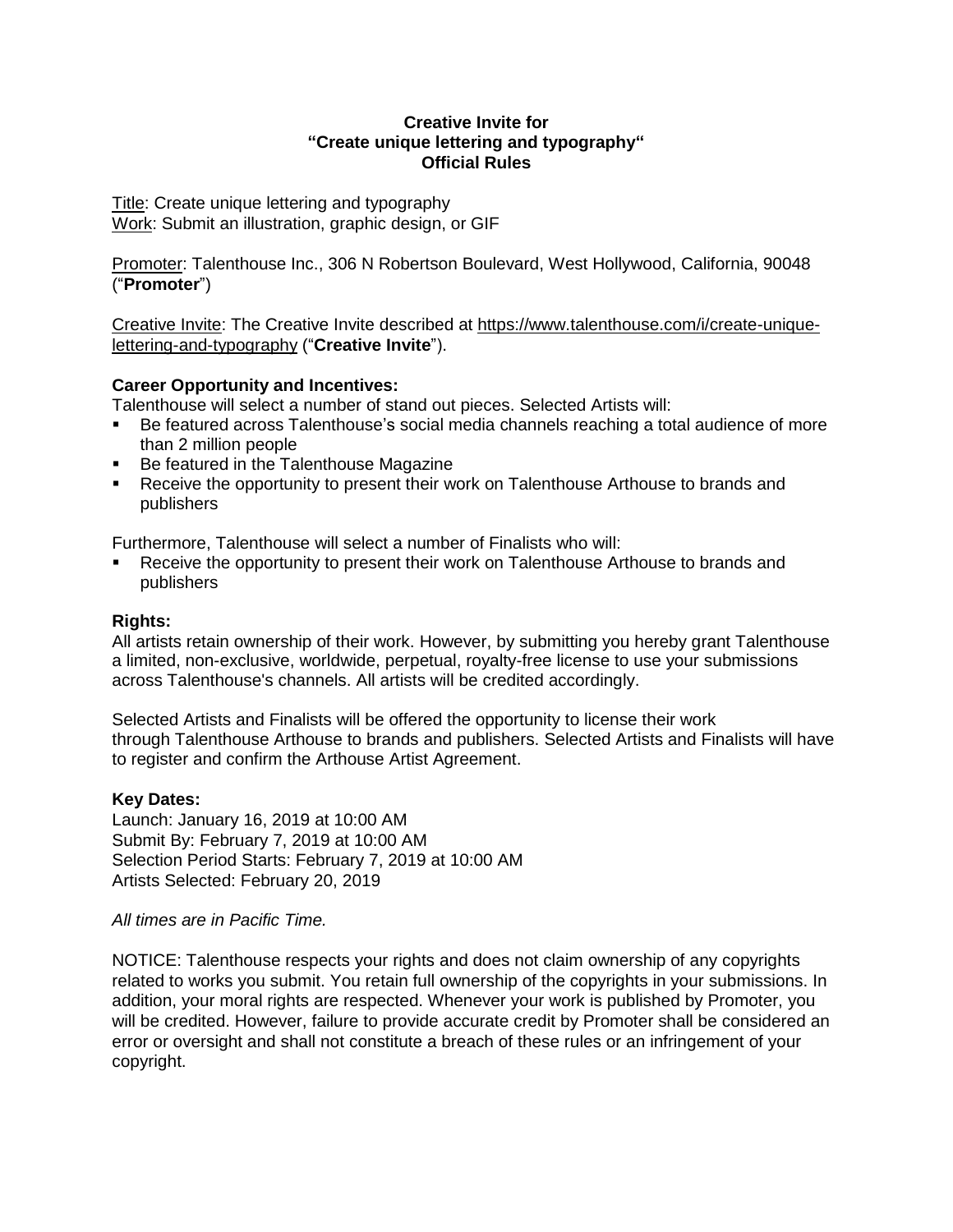By participating in the Creative Invite you grant Talenthouse permission to use any work you submit for all promotional purposes related to the Creative Invite, including but not limited to displaying your work on Promoter's media channels.

SEE SPECIFIC CREATIVE INVITE SITE FOR ADDITIONAL INFORMATION.

These Official Rules (these "**Official Rules**") set forth the terms pursuant to which each individual or team of individuals (each such individual or team, an "**Artist**") may participate in the Creative Invite.

NO PURCHASE OR PAYMENT IS NECESSARY TO ENTER OR BE SELECTED. A purchase or payment will not improve the chances of Artist's submission being selected. The submission period for the Creative Invite described on the Creative Invite website (located at [https://www.talenthouse.com/i/create-unique-lettering-and-typography\)](https://www.talenthouse.com/i/create-unique-lettering-and-typography) (the "Creative Invite **Site**") shall begin and end on the dates and times set forth on the Creative Invite Site (the "**Submission Period**"). The Creative Invite and Artist's participation in the Creative Invite is governed by these Official Rules and is subject to all applicable laws. Void where prohibited.

## TABLE OF CONTENTS

- 1. Eligibility
- 2. Timeline
- 3. Artist Teams
- 4. How to Submit Your Work
- 5. Selection Process
- 6. Career Opportunity and Incentives
- 7. Notification and Verification of Selected Works
- 8. Publicity; Use of Personal Information
- 9. Intellectual Property Rights
- 10. Representations and Warranties of Artist
- 11. No Warranty of Promoter
- 12. Release; Indemnification; Disclaimer
- 13. No Tampering
- 14. General Conditions
- 15. Alternative Dispute Resolution; Governing Law; Choice of Forum
- 1. *Eligibility*. The Creative Invite is open only to individuals who are at least eighteen (18) years of age and the age of majority in their jurisdiction of primary residence at the time of submission. It is the obligation of all artists to ensure that participating in this Creative Invite and, as applicable, receipt of any incentive, complies with all laws, rules and regulations of the jurisdiction of which such artist is a legal resident/national. Proof of residency and age may be required. Promoter, Promoter-designated judges ("**Judges**"), and their respective parent companies, affiliates, subsidiaries, divisions, contractors, subcontractors, and partners, to the extent responsible for sponsoring, fulfilling, administering, advertising or promoting the Creative Invite, and all of their respective directors, officers, employees, agents and representatives, and the Immediate Family Members and Household Members of any of the foregoing individuals, are not eligible to participate in the Creative Invite. "**Immediate Family Members**" means parents, step-parents, children, step-children, siblings, step-siblings, and spouses, regardless of where they live. "**Household Members**"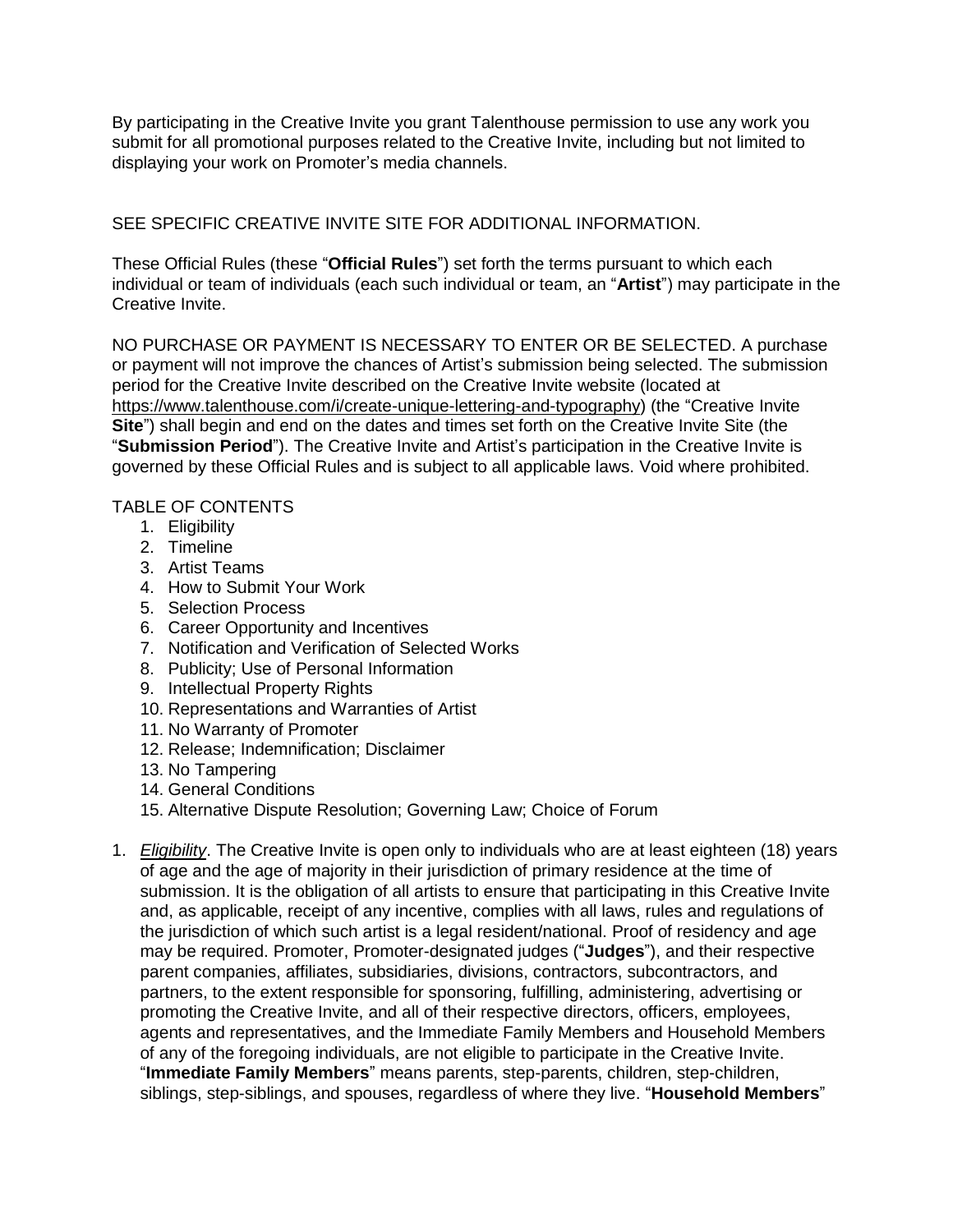shall mean people who share the same residence at least three (3) months out of the year, regardless of their familial relationships. In order to participate in the Creative Invite, Artist must fully comply with the terms on the Creative Invite Site, these Official Rules, the [Terms](https://www.talenthouse.com/terms-and-conditions) and [Conditions](https://www.talenthouse.com/terms-and-conditions) and [Privacy](https://www.talenthouse.com/privacy-policy) Policy (this "**Agreement**"). Accordingly, by participating in the Creative Invite, Artist agrees that Artist has read the terms of this Agreement, and agrees fully and unconditionally to be bound by the terms of this Agreement, and the decisions of the Judges, whose decisions shall be binding and final in all respects relating to the Creative Invite. If there is any conflict between these Official Rules, the Terms and Conditions, the Privacy Policy or any information on the Creative Invite Site, the order of precedence shall be as follows: Creative Invite Site, Official Rules, Terms and Conditions, and then Privacy Policy. Eligibility to receive a Career Opportunity or Incentive is contingent upon fulfilling all requirements set forth in these Official Rules.

- 2. *Timeline*. The Timeline for the Creative Invite is as follows:
	- (a) *Submission Period*. Artists are permitted to submit Works during the Submission Period. The start and end dates of the Submission Period are specified on the Creative Invite Site.
	- (b) *Selection Period*. During this period, the Judging Panel makes its determinations regarding the Works, and the Promoter contacts certain Artists who are selected as potential recipients of Career Opportunities or Incentives to confirm eligibility, etc. The dates for this period are specified on the Creative Invite Site.
	- (c) *Selection Date*. At the end of the Selection Period ("**Selection Date**"), the Selected Artists are announced on the Creative Invite Site. The Selection Date is specified on the Creative Invite Site and may be revised by the Promoter at its sole discretion.
- 3. *Artist Teams*. In the case that Artist is comprised of a team of individuals ("**Artist Team**"), all members of such team agree that:
	- (i) the member of the Artist Team whose Talenthouse account is used to submit the Work to the Creative Invite shall be designated the team leader ("**Team Leader**");
	- (ii) the Team Leader is solely and exclusively responsible for distributing any Career Opportunities or Incentives received by the Artist Team;
	- (iii) all members of the Artist Team have read, understand and agree to be bound by the terms of this Agreement;
	- (iv) all members of the Artist Team agree to release and hold harmless the Released Parties (as defined below) from and against any and all Losses (as defined below), in each case whether direct, indirect, or consequential, arising out of or relating to any dispute between or among any of the members of the Artist Team; and
	- (v) the Team Leader agrees to indemnify, defend, and hold harmless the Released Parties from and against any and all claims, actions or proceedings of any kind brought by any members of the Artist Team and from any and all Losses arising out of or relating to any dispute between or among any of the members of the Artist Team, including but not limited to the distribution of any Career Opportunities or Incentives between or among the members of the Artist Team.

MEMBERS OF ANY ARTIST TEAM SHOULD CONSIDER ENTERING INTO THEIR OWN WRITTEN AGREEMENT REGARDING THE MEMBERS' RESPECTIVE RIGHTS AND RESPONSIBILITIES TO EACH OTHER IN CONNECTION WITH THEIR PARTICIPATION IN THIS CREATIVE INVITE, INCLUDING HOW ANY CAREER OPPORTUNITIES AND INCENTIVES THAT ARE RECEIVED WILL BE DISTRIBUTED.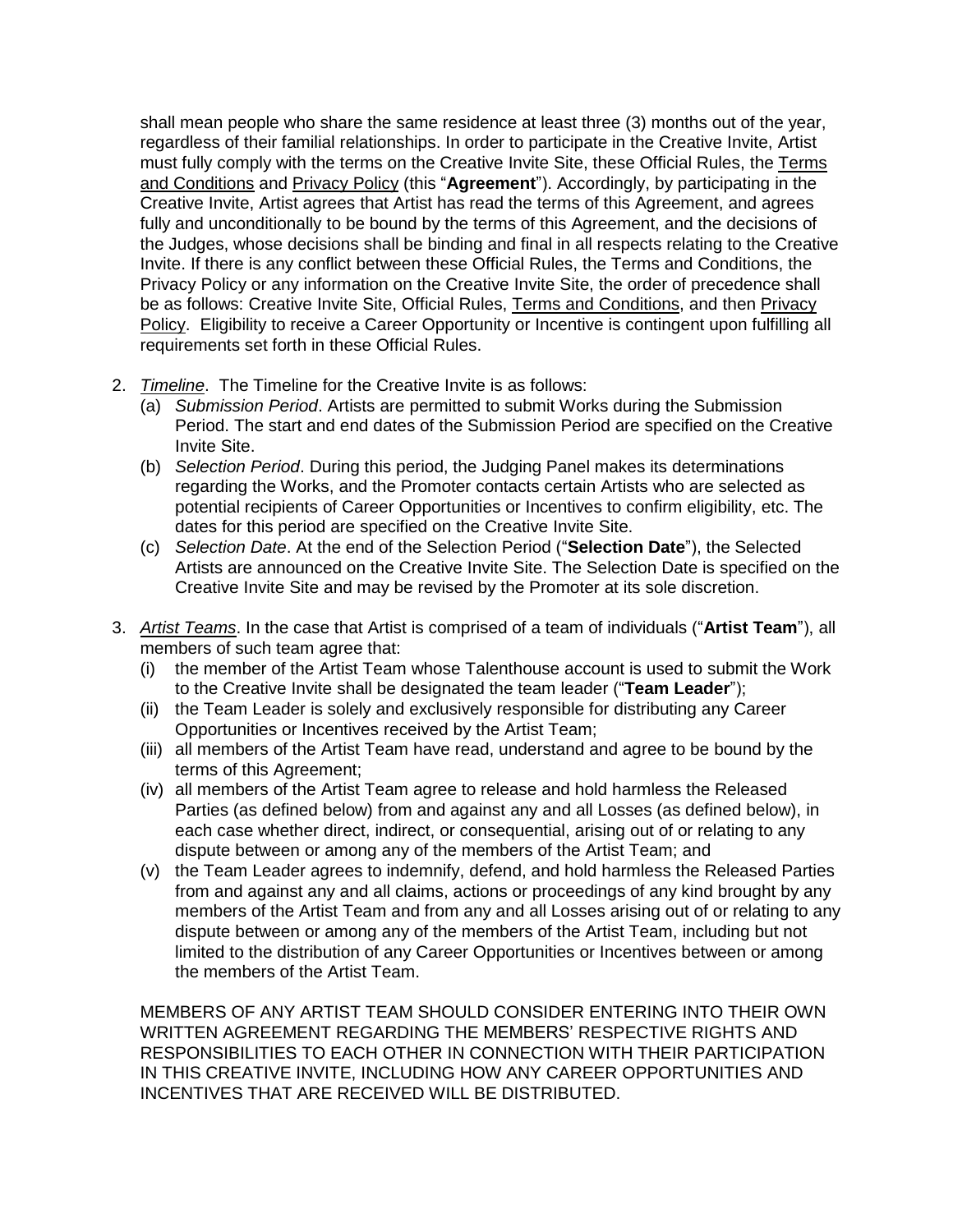4. *How to Submit Your Work*. To submit your work for the Creative Invite, during the Submission Period, visit the Creative Invite Site and follow the instructions, which will require, among other things, that Artist create an account on Promoter's website (www.talenthouse.com) and agree to abide by the Terms and Conditions and Privacy Policy. Artist must then create and submit via electronic transmission an original work of authorship (the "**Work**") as more specifically described at the Creative Invite Site. Promoter or its representatives reserve the right to disqualify any Artist or Work or remove any Work that does not conform to the requirements set forth in this Agreement as determined by Promoter in its sole discretion. Promoter is not obligated to notify Artist if a Work has been disqualified and removed from the Creative Invite Site.

To be an eligible submission, a Work must comply with the following requirements: (a) The Work:

- (i) must be Artist's own original work, created solely by Artist (in the case that Artist is a team of individuals, the Work must be created solely by the members of the Artist Team);
- (ii) must not have been previously licensed, sold, used, published, released, distributed or otherwise exploited in any form;
- (iii) must not have previously won any award; and
- (iv) must not infringe the copyright, trademark, privacy, publicity, or other personal or proprietary rights of any individual or entity.
- (b) Except as set forth on the Creative Invite Site, the Work must not contain, be derived from, or reference any names, products or services of any business, company or entity or any third party trademarks, logos, trade dress or promotion of any brand, product or service.
- (c) Any Work that is lewd, obscene, sexually explicit, pornographic, disparaging, defamatory, libelous, obscene, or any Work that otherwise contains inappropriate content or objectionable material may not be submitted and may be disqualified and removed at any time in Promoter's sole discretion.
- (d) Artist may not be (nor may Artist work with parties in conjunction with the Work who are):
	- (i) represented under contract (e.g., by a talent agent or manager) that would limit or impair Promoter's ability to use, display or otherwise exploit the Work in any form or media;
	- (ii) subject to an acting or modeling contract that would make Artist's submission or appearance in the Work a violation of any third-party rights; or
	- (iii) under any other contractual relationship, including but not limited to guild or union memberships, that may prevent Promoter from being able to use the Work as contemplated by the Creative Invite, or that would otherwise be violated by participating in the Creative Invite.
- (e) The Work must comply with applicable law. If any individual appears or is referred to in the Work, Artist is solely responsible for obtaining, prior to submitting the Work, any and all releases and consents necessary to permit the exhibition, use, license, sale, etc. of the Work, as applicable, by Promoter. If any individual appearing or referred to in any Work is under the age of majority in such individual's jurisdiction of residence, the signature of such individual's parent or legal guardian is required on each release. ARTIST IS RESPONSIBLE FOR OBTAINING ALL REQUIRED APPROVALS, CONSENTS AND AUTHORIZATIONS, IF ANY, THAT MAY BE REQUIRED TO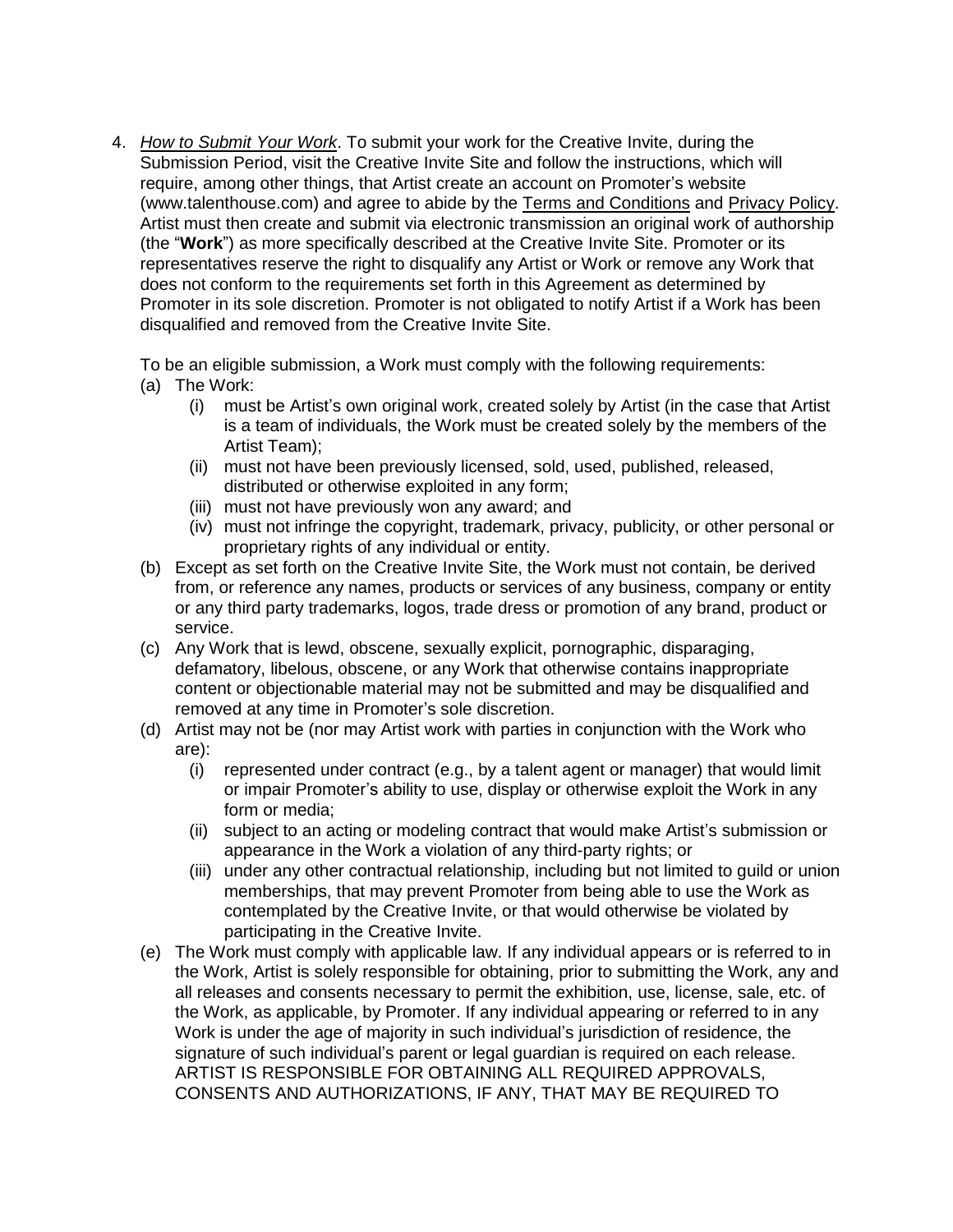PARTICIPATE IN THE CREATIVE INVITE AND SUBMIT A WORK, INCLUDING ANY RELEASES AND CONSENTS FROM ANY INDIVIDUAL WHOSE NAME, IMAGE OR LIKENESS APPEARS IN THE WORK. Upon Promoter's request, if any individual's likeness is used, Artist may be required to provide to Promoter a copy of a release signed by such individual in a form reasonably acceptable to Promoter.

Promoter and Judges reserve the right to disqualify any submission that they determine, in their sole discretion, violates (or potentially violates) the letter or the spirit of the Creative Invite, or its processes or rules (including, without limitation, this Agreement). The decisions Promoter and Judges on all matters pertaining to the Creative Invite shall be final and binding.

ALL SUBMISSIONS MUST BE RECEIVED BY 09:59 AM PT ON THE LAST DAY OF THE SUBMISSION PERIOD. Limit ten (10) submissions per Artist (including each member of any Artist Team) throughout the Submission Period. Submissions by the same Artist (or any member of any Artist Team) in excess of the limits stated herein will be disqualified. Artist may update and replace an existing submission with a new Work during the Submission Period; provided that any such replacement submission will disqualify the previously submitted Work. The Work will be deemed to have been submitted by the individual whose email address is associated with account.

- 5. *Selection Process*. Submitted Works will be judged as described below.
	- (a) *Judges*: One or more Judges will be appointed by Promoter in its sole discretion (the "**Judging Panel**"). Individual Judges have the right to withdraw from the Creative Invite without advance notice in the event of extenuating circumstances beyond their control or as may be otherwise permitted by Promoter.
	- (b) *Judging Criteria*: The Judging Panel's decisions will be made based upon the criteria described on the Creative Invite Site.
	- (c) *Artist Selection*: The Artists whose Works are selected as candidates to receive career opportunities or incentives, as described on the Creative Invite Site ("**Career Opportunities**" and "**Incentives**") will be notified as set forth in Section 7 ("**Selected Artist**"). Each Work will be evaluated based on the above-described criteria by the Judging Panel. In the event of a tie, the awardees will be selected by a final vote by the Judging Panel. Odds of being a Selected Artist depend on the nature, quality and number of eligible submissions received.
- 6. *Career Opportunities and Incentives*. The Career Opportunities and Incentives for the Selected Artists (collectively, "**Awardees**") are described on the Creative Invite Site. Artist acknowledges that Promoter may modify or cancel the Career Opportunities due to unforeseen circumstances. Furthermore, Artist agrees that, in the event of any such modification or cancellation, Artist waives and releases the Released Parties (as defined below) against any and all claims relating to such modification or cancellation. Career Opportunities shall be deemed to have no commercial value. No transfer, refund, cash redemption, substitution, cash equivalent or replacement of any Incentive by any Awardee is permitted, except that Promoter reserves the right, in it's sole discretion, to substitute an Incentive with one or more items of equal or greater value (or cash equivalent). In the event the approximate retail value of an alternative Incentive is different from the actual retail value of that Incentive, the difference will not be awarded in cash or otherwise. Any portion of an Incentive unclaimed, not accepted, or unused by any Awardee will be forfeited and will not be substituted.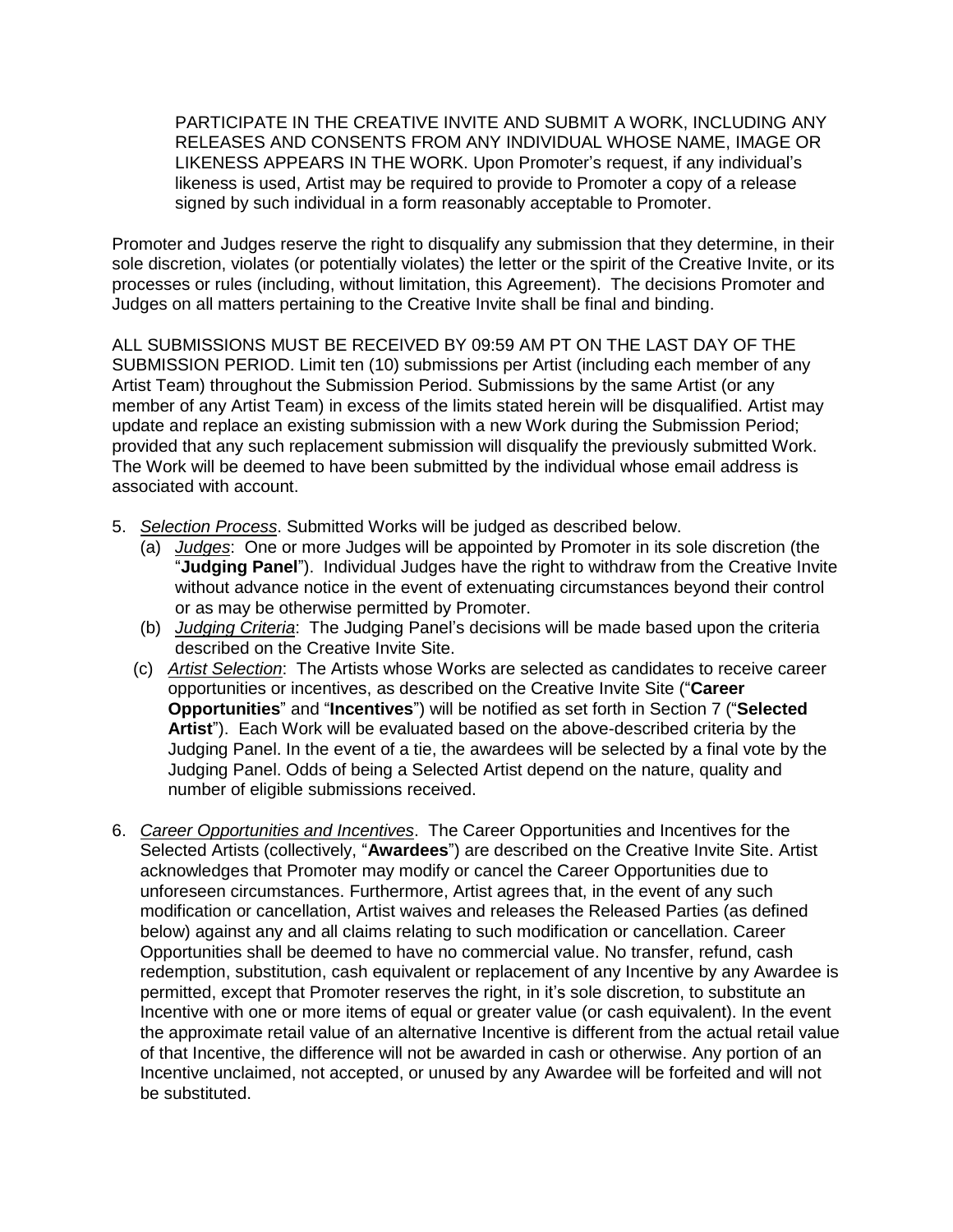7. *Notification and Verification of Selected Works*. ALL AWARDEES ARE SUBJECT TO VERIFICATION BY PROMOTER, WHOSE DECISIONS ARE FINAL AND BINDING IN ALL MATTERS RELATED TO THE CREATIVE INVITE.

During the "Selection Period" set forth on the Creative Invite Site, the Awardees will be notified by mail, phone or email, at Promoter's discretion, using the information provided by each Awardee. Awardees must continue to comply with all terms and conditions of this Agreement, and receipt of any Career Opportunity or Incentive is contingent upon fulfilling all requirements. Promoter shall have no liability for any notification that is lost, intercepted or not received by an Awardee for any reason. In Promoter's sole discretion, Awardees may be disqualified and required to forfeit any Career Opportunity or Incentive, and alternate Awardees may be selected in accordance with these Official Rules from among the remaining eligible submissions if any Awardee:

- (i) cannot be reached for whatever reason after a reasonable effort has been exerted based on the information provided by the Awardee or notification is returned as undeliverable;
- (ii) declines or cannot accept, receive or use any Career Opportunity or Incentive for any reason;
- (iii) is found to be ineligible to enter the Creative Invite or receive the Career Opportunity or Incentive; or
- (iv) cannot or did not comply with this Agreement. Promoter is not obligated to leave any voicemail, answering machine message, or other message for Awardee.
- 8. *Publicity; Use of Personal Information*. Except where prohibited by applicable law, by accepting a Career Opportunity or Incentive, all Awardees agree and acknowledge that Promoter and any of their respective agents, designees or licensees may, without any limitation or further compensation, use the Awardee's name, voice, biographical data, likeness, picture, opinions, entry materials, photograph, Work (in whole or in part), hometown and state, and audio or video recording of the Awardee for promotional purposes related to the Creative Invite in any media, worldwide, without further payment or consideration. By participating in the Creative Invite, Artists will be sharing their personal information with Promoter. Personal information collected by Promoter will be used for administration of the Creative Invite, to respond to Artist in matters regarding Artist's Work or the Creative Invite, awarding Career Opportunities or Incentives, and as otherwise set forth in the [Privacy](https://www.talenthouse.com/privacy-policy) Policy.
- 9. *Intellectual Property Rights*. As mentioned above, Artist must create his/her Work without using or referencing any works or intellectual property of any other person, except as expressly permitted pursuant to instructions on the Creative Invite Site. Any Artist that violates this provision will be disqualified from the Creative Invite. By participating in the Creative Invite, Artist grants Promoter a non-exclusive, limited, worldwide license to copy, modify, transmit, publicly display and exhibit, the Work (in whole or in part) solely (i) on Promoter's media channels for promotional purposes in connection with the Creative Invite, (ii) to otherwise administer the Creative Invite or (iii) to otherwise market or promote Promoter's services. In addition, Artist understands that by submitting a Work, Artist is granting users of the Creative Invite Site and Facebook, Twitter and Pinterest ("Eligible SNS Sites") the right to copy and share the Work in accordance with the Terms and Conditions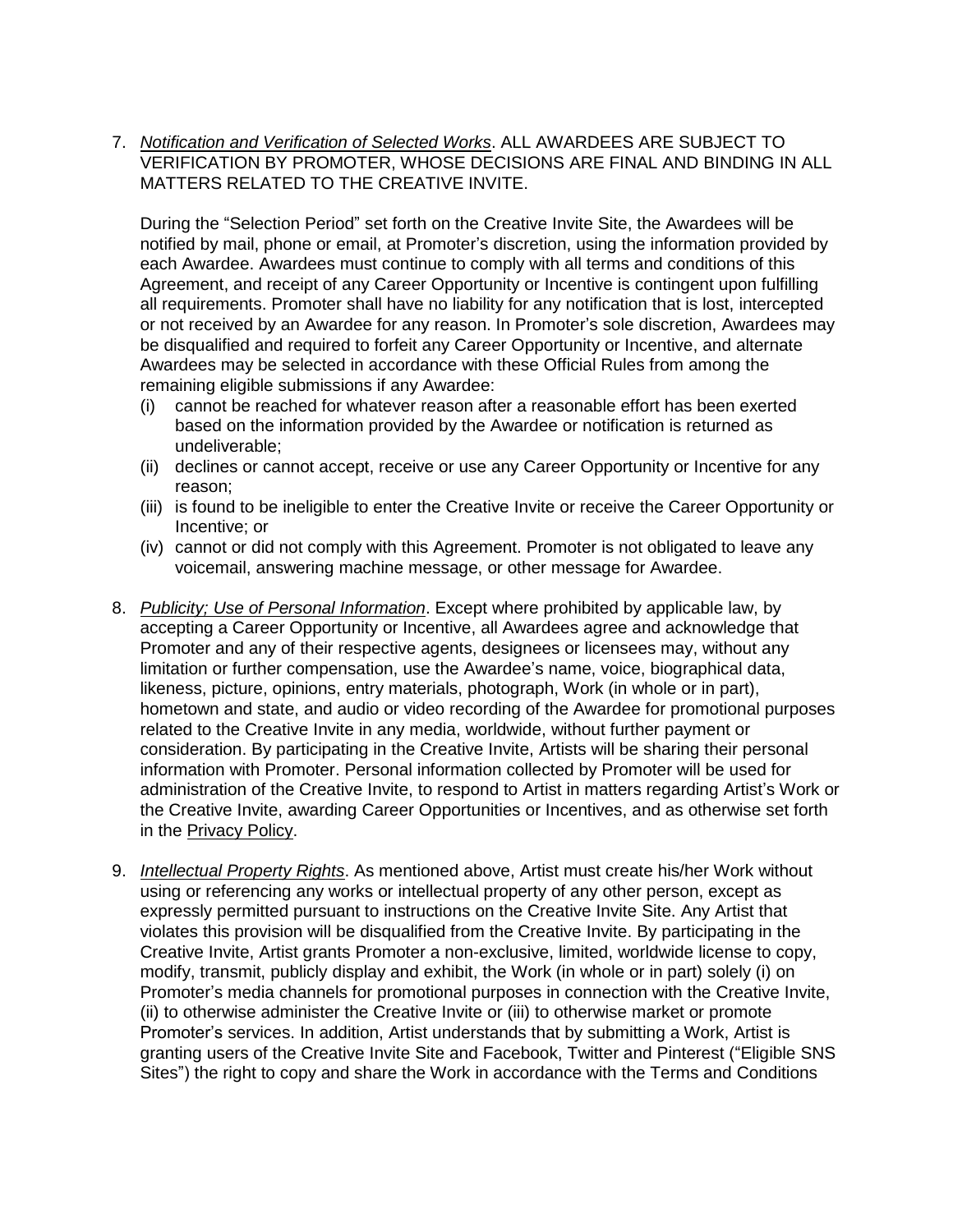and the applicable terms and conditions of the Eligible SNS Sites, respectively. Artists that are not selected will retain all rights to their Works, subject to the foregoing limited license.

- 10. *Representations and Warranties of Artist*. By participating in the Creative Invite and submitting a Work, Artist represents and warrants to Promoter as follows:
	- (i) Artist has all rights, title and interest in the Work;
	- (ii) the Work is Artist's own original work and was created solely by Artist (or all of the members of the Artist Team);
	- (iii) the Work, as of the date of submission, is not the subject of any actual or threatened litigation or claim;
	- (iv) the Work has not been previously licensed, sold, used, published, released, distributed or otherwise exploited;
	- (v) the Work does not and will not violate any contract or third party rights, including any patent, copyright, trade secret, trademark, privacy, publicity, or other personal or proprietary rights of any individual or entity;
	- (vi) the Work does not and will not violate any applicable laws; and
	- (vii) the information submitted by Artist in connection with the Creative Invite is accurate and complete.
- 11. *No Warranty of Promoter; Limitation of Liability*. TO THE FULLEST EXTENT PERMITTED BY APPLICABLE LAW, PROMOTER MAKES NO REPRESENTATIONS OR WARRANTIES WHATSOEVER, EXPRESS OR IMPLIED, WITH RESPECT TO THE CREATIVE INVITE, INCLUDING WITHOUT LIMITATION ANY:
	- (a) WARRANTY OF MERCHANTABILITY;
	- (b) WARRANTY OF FITNESS FOR A PARTICULAR PURPOSE; OR
	- (c) WARRANTY AGAINST INFRINGEMENT OF INTELLECTUAL PROPERTY RIGHTS OF A THIRD PARTY, WHETHER EXPRESS OR IMPLIED BY LAW, COURSE OF DEALING, COURSE OF PERFORMANCE, USAGE OF TRADE OR OTHERWISE.

IN NO EVENT SHALL PROMOTER OR JUDGES, AND THEIR RESPECTIVE PARENT COMPANIES, AFFILIATES, SUBSIDIARIES, DIVISIONS, CONTRACTORS, SUBCONTRACTORS, AND PARTNERS, TO THE EXTENT RESPONSIBLE FOR SPONSORING, FULFILLING, ADMINISTERING, ADVERTISING OR PROMOTING THE CREATIVE INVITE, AND ALL OF THEIR RESPECTIVE DIRECTORS, OFFICERS, EMPLOYEES, AGENTS, REPRESENTATIVES, SUCCESSORS AND ASSIGNS BE LIABLE TO ARTIST OR TO ANY THIRD PARTY FOR ANY LOSS OF USE, REVENUE OR PROFIT OR LOSS OF DATA OR DIMINUTION IN VALUE, OR FOR ANY CONSEQUENTIAL, INCIDENTAL, INDIRECT, EXEMPLARY, SPECIAL OR PUNITIVE DAMAGES WHETHER ARISING OUT OF BREACH OF CONTRACT, TORT (INCLUDING NEGLIGENCE) OR OTHERWISE, REGARDLESS OF WHETHER SUCH DAMAGE WAS FORESEEABLE AND WHETHER OR NOT SUCH PARTY HAS BEEN ADVISED OF THE POSSIBILITY OF SUCH DAMAGES, AND NOTWITHSTANDING THE FAILURE OF ANY AGREED OR OTHER REMEDY OF ITS ESSENTIAL PURPOSE.

THE SOLE AND EXCLUSIVE MAXIMUM LIABILITY OF PROMOTER FOR ALL DAMAGES, LOSSES AND CAUSES OF ACTION, WHETHER IN CONTRACT, TORT (INCLUDING, WITHOUT LIMITATION, NEGLIGENCE) OR OTHERWISE, RELATED TO THE CREATIVE INVITE SHALL BE ONE HUNDRED DOLLARS (US\$100).

12. *Release; Indemnification; Disclaimer*. By participating in the Creative Invite, Artist agrees: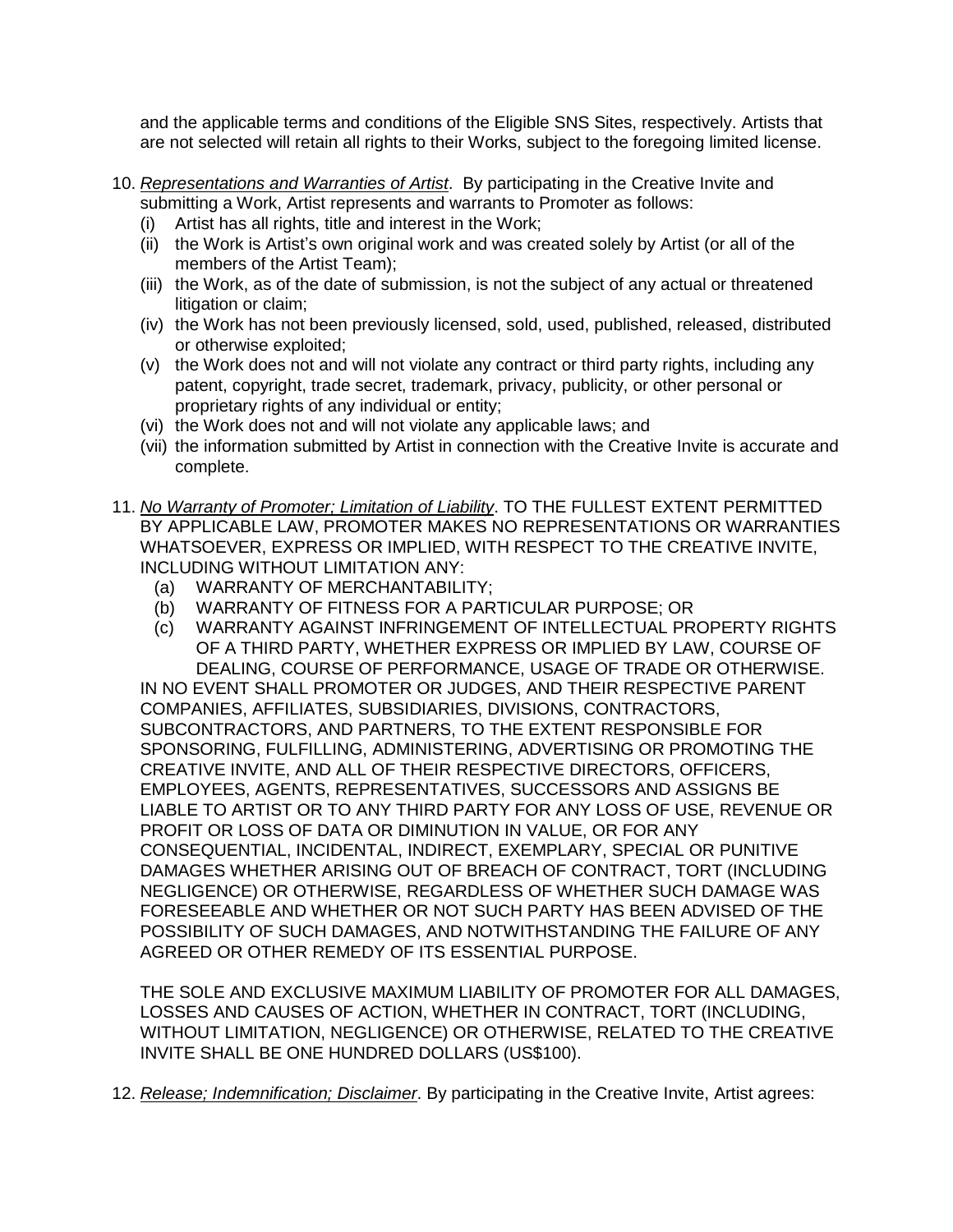- (a) To release and hold harmless Promoter and Judges, and their respective parent companies, affiliates, subsidiaries, divisions, contractors, subcontractors, partners and any other organizations responsible for sponsoring, fulfilling, administering, advertising or promoting the Creative Invite, and all of their respective past, present and future officers, directors, employees, agents, representatives, successors and assigns (collectively, the "**Released Parties**") from and against any and all losses, harm, damages, injury, costs, expenses, liability, and claims of any kind (including attorneys' fees) ("**Losses**"), in each case whether direct, indirect, or consequential, arising out of or relating to Artist's creation or submission of a Work, participation in the Creative Invite or any Creative Invite-related, Career Opportunity-related or Incentive-related activity, acceptance or use or misuse of any Career Opportunity or Incentive (including any travel or activity related thereto), or the copying, displaying, performance, use or exploitation of a Work;
- (b) To indemnify, defend, and hold harmless the Released Parties from and against any and all third party claims, actions or proceedings of any kind and from any and all Losses arising out of or relating to (i) any breach or alleged breach by Artist of any of the warranties, representations or other provisions herein or (ii) Artist's participation in the Creative Invite, submission of a Work, or acceptance, use, or misuse of any Career Opportunity or Incentive;
- (c) That the Released Parties assume no responsibility for any injury or damage to Artist or to anyone else's computer, regardless of how caused, relating to or resulting from entering or downloading files, materials or software or any other activity in connection with the Creative Invite; and
- (d) That Promoter has neither made nor is in any manner responsible or liable for any warranty, representations or guarantees, express or implied, in fact or in law, relative to any Career Opportunity or Incentive or any component thereof, including, but not limited to, express warranties provided by the supplier of the Career Opportunity or Incentive (or any component thereof) or their affiliates.
- 13. *No Tampering*. Promoter and Judging Panel reserve the right to disqualify any Artist they find to be (or suspect to be):
	- (i) tampering with the submission process or the operation of the Creative Invite or any website promoting the Creative Invite;
	- (ii) acting in violation of this Agreement, or otherwise acting in an unprofessional or disruptive manner; or
	- (iii) submitting or attempting to submit to the Creative Invite multiple times through the use of multiple email addresses or the use of any robotic or automated devices to submit submissions.

Any attempt to undermine the legitimate operation of the Creative Invite may be a violation of criminal or civil law; should such an attempt be made, Promoter reserves the right to seek damages from any such person to the fullest extent permitted by law. If Promoter determines, in its sole discretion, that technical difficulties or unforeseen events compromise the integrity or viability of the Creative Invite, Promoter reserves the right to void the submissions at issue or terminate the relevant portion of the Creative Invite, including the entire Creative Invite, or modify the Creative Invite, these Official Rules, or award Career Opportunities or Incentives based upon the criteria set forth in these Official Rules from all eligible submissions received prior to the termination date.